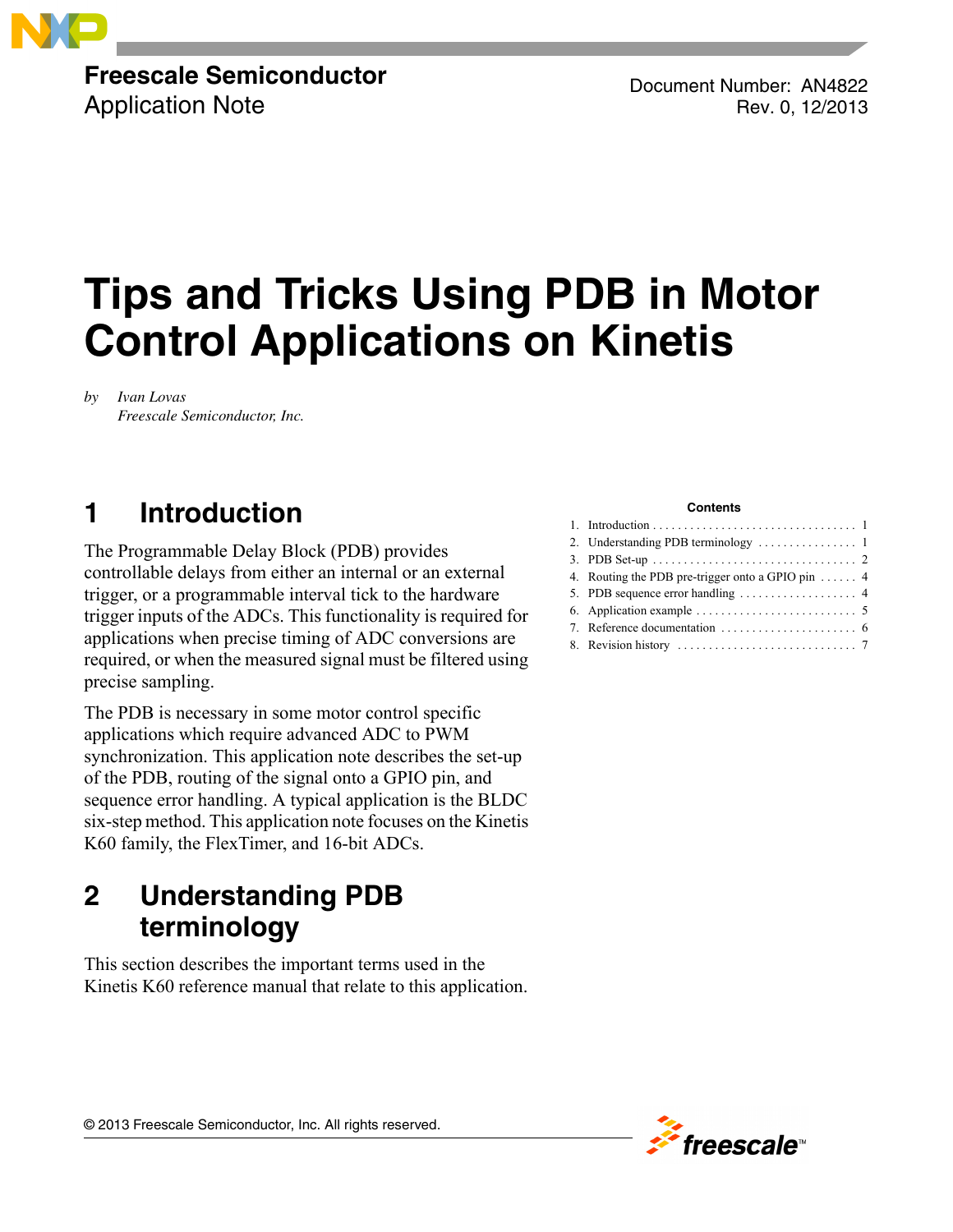

[Figure 1](#page-1-1) illustrates the arrangement of the FlexTimer to the ADCs in association to the terms used.



**Figure 1. Internal arrangement of PDB**

<span id="page-1-1"></span>**Input trigger source**—One possible input source which starts the PDB counter for all PDB channels. All possible input sources can be found in the chip reference manual, in the section "PDB Input Trigger Connections." The input trigger source number must be entered into register PDBx\_SC, field TRGSEL.

**PDB channel**—Each PDB channel is associated with one ADC. This means that ADC0 is associated with PDB channel 0 and ADC1 is associated with PDB channel 1.

<span id="page-1-2"></span>**Pre-trigger delay**—Each pre-trigger is generated after a predefined delay, which is measured from the input trigger event. After this delay, an ADC convertor begins to measure and the result of conversion is stored in the result register corresponding to the respective pre-trigger delay. Relationships between pre-triggers and result registers are described in the [Table 1.](#page-1-2)

| <b>Respective Pre-Trigger Delay</b> | <b>Register with Conversion Result</b> |
|-------------------------------------|----------------------------------------|
| PDB0 CH0 DLY0                       | ADCO RA                                |
| PDB0 CH0 DLY1                       | ADCO RB                                |
| PDB0 CH1 DLY0                       | ADC1 RA                                |
| PDB0 CH1 DLY1                       | ADC1 RB                                |

**Table 1. Relation between pre-triggers and result registers**

### <span id="page-1-0"></span>**3 PDB Set-up**

To accurately synchronize between the FlexTimer and ADC, three peripherals must be configured. Only the settings necessary for synchronization will be described. The settings for PWM generation and ADC module are application specific and therefore cannot be described in detail here.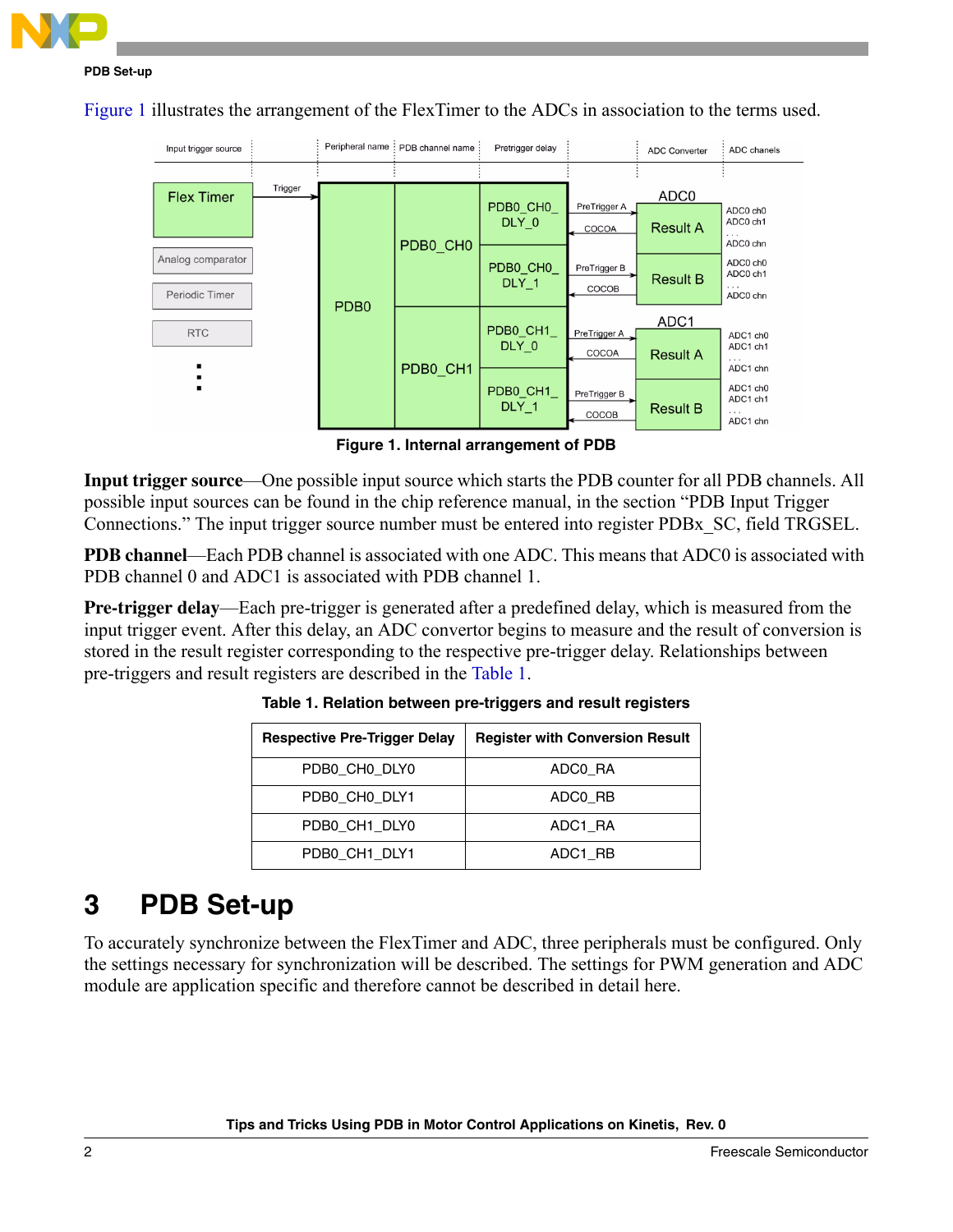

**Example 1. PDB settings**

```
PDBinit(void)
{
SIM_SCGC6 |= SIM_SCGC6_PDB_MASK; // enable clock for PDB_module
PDB0 MOD = MODULO; \frac{1}{2} modulo for PDB counter should be same as FTM modulo
                         //enable required pre-triggers, enable back-to-back operation
PDB0_CH1C1 = PDB_C1_EN (0x03) | PDB_C1_TOS(0x03) | PDB_C1_BB (0x02);
PDB0 CH0C1 = PDB_C1_EN (0x03) | PDB_C1_TOS(0x03) | PDB_C1_BB (0x02);
PDB0 CH0DLY0 = 150; // delay for first pre-trigger of PDB channel 0
PDB0 CH1DLY0 = 200; \frac{1}{2} delay for first pre-trigger of PDB channel 1
PDB0_SC = PDB_SC_PDBEN_MASK
                 | PDB_SC_PRESCALER(0x0)
                 | PDB_SC_TRGSEL(0x8) // 0x8=FTM0
                 | PDB_SC_MULT(0)
                 | PDB_SC_LDOK_MASK
                 | PDB_SC_PDBEIE_MASK;
}
```
FlexTimer *init trigger* signal needs to be routed out of the FlexTimer by the FlexTimer settings command.

#### **Example 2. FlexTimer settings**

FTM0\_EXTTRIG |= FTM\_EXTTRIG\_INITTRIGEN\_MASK;

#### **Example 3. ADC settings**

|                                   | ADC1 SC2  = ADC SC2 ADTRG MASK; // Enable $H/W$ trigger for ADC1               |  |
|-----------------------------------|--------------------------------------------------------------------------------|--|
|                                   | ADCO SC2 $ =$ ADC SC2 ADTRG MASK; // Enable H/W trigger for ADCO               |  |
| SIM SOPT $7 = 0$ ;                | // Select H/W trigger source for the ADCs                                      |  |
|                                   | ADC1 SC1A = ADC SC1 ADCH $(11)$ ; // BEMF voltage measurement (ADC1 RA)        |  |
|                                   | ADC1 SC1B = ADC SC1 AIEN MASK   ADC SC1 ADCH(12); // DC-Bus current (ADC1 RB)  |  |
| ADCO SC1A = ADC SC1 ADCH $(19)$ ; | // DC voltage (ADCO RA)                                                        |  |
|                                   | ADC0 SC1B = ADC SC1 AIEN MASK   ADC SC1 ADCH(14); // Pressure sensor (ADC0 RB) |  |

**Tips and Tricks Using PDB in Motor Control Applications on Kinetis, Rev. 0**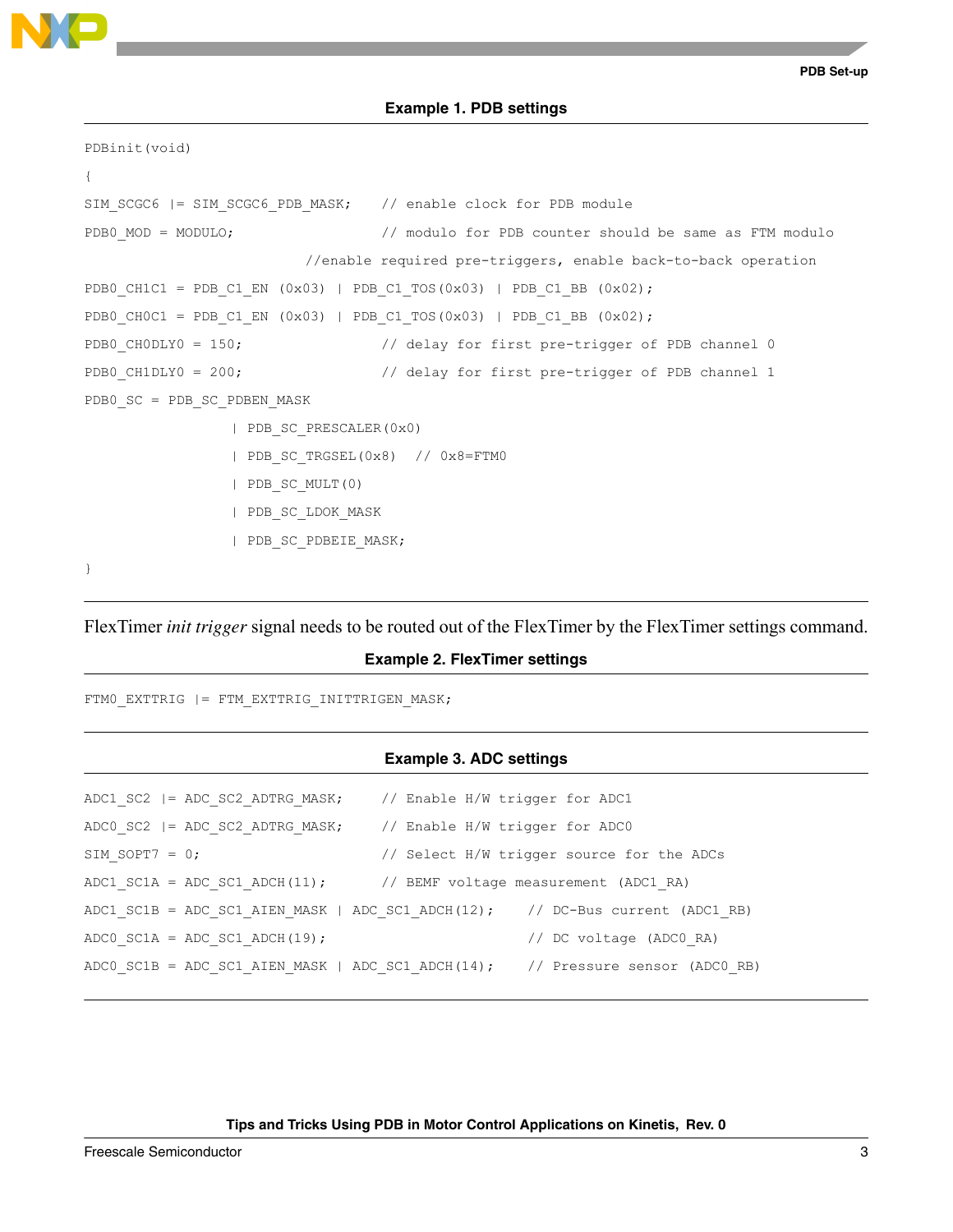

**Routing the PDB pre-trigger onto a GPIO pin**

## <span id="page-3-0"></span>**4 Routing the PDB pre-trigger onto a GPIO pin**

To check whether the synchronization is working correctly, it is good to route the pre-trigger signal to a GPIO pin. For this purpose, you can use an unused channel of the FlexTimer.

The following settings are necessary to prepare the trigger diagnostic pin. This example selects the FlexTimer channel 7, however it is possible to select any free FlexTimer channel.

```
FTM0 C7SC | = FTM CnSC MSA MASK; // Set the output compare mode to FTM channel 7
FTM0 C7SC |= FTM CnSC ELSA MASK; // Enable the output toggle on match
PORTD PCR7 |= PORT PCR MUX(4); // Set the pin alternative for PORTD 7 - Route the FTM signal
to a pin
```
Next, fill the FlexTimer value register with the value of the required delay. If the PDB delay is changing periodically, the FlexTimer value register requires periodic updates.

FTM0 C7V = PDB0 CH1DLY0; // Enter the value of the delay from the pre-trigger delay register

### <span id="page-3-1"></span>**5 PDB sequence error handling**

The ADC*n* block can be triggered for a conversion by one pre-trigger from PDB channel *n*. When one conversion is in progress that is triggered by one of the pre-triggers from PDB channel *n*, then a new trigger from the PDB channel's corresponding pre-trigger *m* cannot be accepted by ADC*n*, and ERR[m] is set.

For example, in the Sensorless BLDC six-step control, ADC channels are periodically switched according to rotor position. This principle may cause a PDB sequence error. To avoid this type of error, it is necessary to switch to the channel only when no conversion is active. It is recommended to only allow switching after the ADC conversion complete interrupt is received.

Changing the ADC channel can be also tricky, because writing SC1A while SC1A is actively controlling a conversion, aborts the current conversion therefore; the conversion complete interrupt is not called, the result register is not read, the PDB flag is not cleared, and a PDB sequence error occurs. In Software Trigger mode, when SC2[ADTRG]=0, writes to SC1A it subsequently initiates a new conversion if SC1[ADCH] contains a value other than all 1s.

When the PDB is not managed correctly, PDB sequence errors can occur. These situations occur given several scenarios. For example:

- When delay0 and delay1 of one PDB channel are too close and the first conversion is not complete before the start of a new conversion.
- When the asynchronous event that causes the conversion complete flag is not cleared on time and a new conversion is requested, such as:
	- an interrupt with a high priority causes the COCO flag not to be cleared on time.
	- using break points during application debugging.
- When the ADC channel is changed during an active ADC conversion, such as:
	- a BLDC motor with Hall sensors controlled by interrupts.
	- a slow control loop is asynchronous to a fast control loop.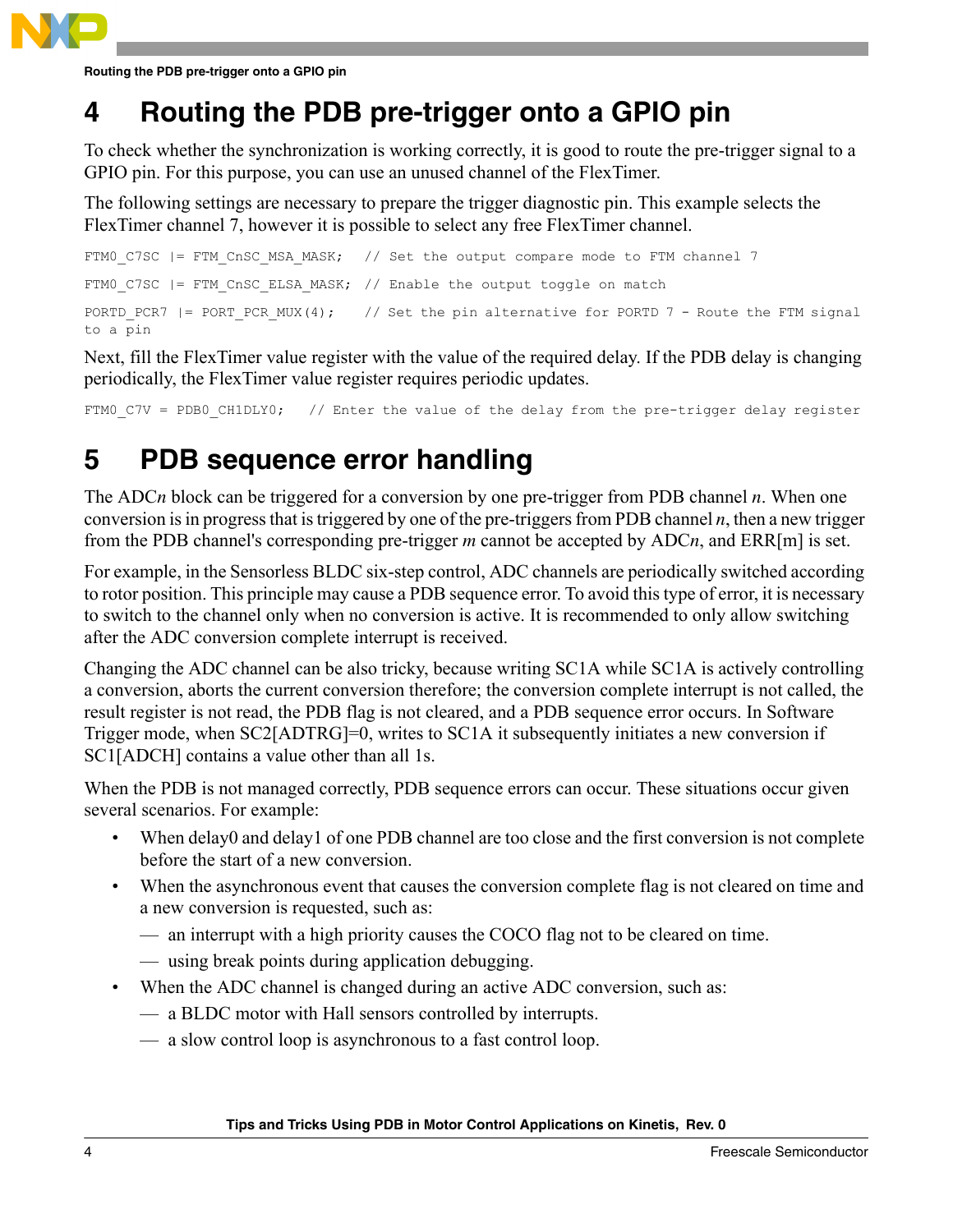

After a PDB sequence error occurs the PDB remains inactive until the errors are cleared. Before a PDB error is cleared, the PDB module must be disabled and re-enabled after errors are cleared.

#### **Example 4. An example of a PDB sequence error interrupt routine**

```
void PDB_error_isr(void) 
{ 
  PDB0 SC &= ~PDB SC PDBEN MASK; // disable PDB
  PDB0_CH0S &= ~PDB_S_ERR_MASK; // reset error CH0
  PDB0_CH1S &= ~PDB_S_ERR_MASK; // reset error CH1
  PDB0 SC |= PDB SC PDBEN MASK; // Enable PDB
}
```
This function is called when a PDB error occurs. Bit PDBx\_SC\_PDBEIE must be set to enable the sequence error interrupt. It is not required to set bit PDBx\_SC\_PDBIE to enable the error interrupt.

### <span id="page-4-0"></span>**6 Application example**

[Figure 2](#page-5-1) illustrates a practical usage of PDB synchronization when a noisy signal is measured. As shown, the measured signal (orange signal) is effectively filtered by proper sampling. Samples are taken after a transient event finishes, so only clean signal is measured. Points where the samples are taken are indicated by the blue diagnostic signal.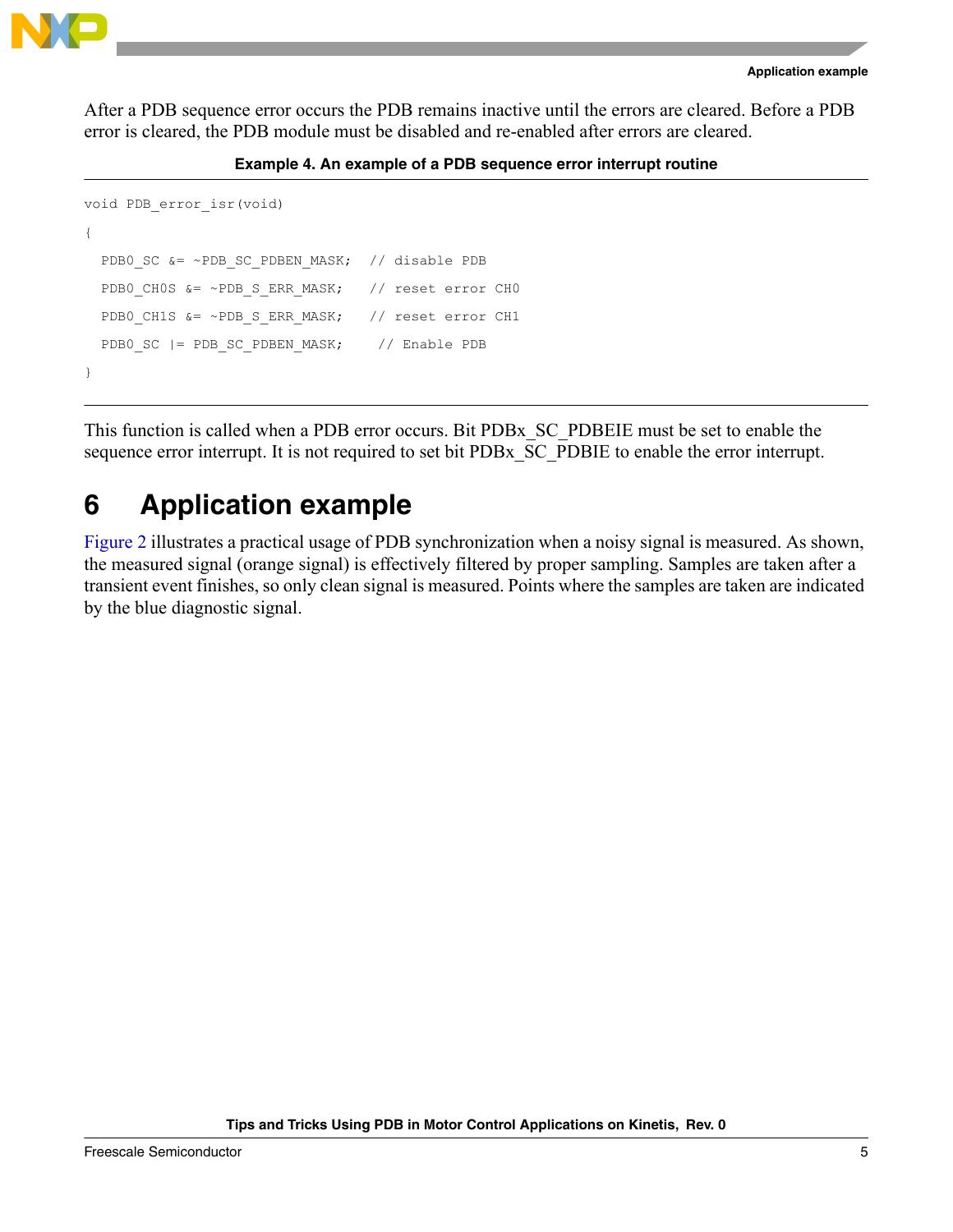#### **Reference documentation**



Orange waveform: Noisy signal to be measured.

<span id="page-5-1"></span>Blue waveform: Diagnostic signal (toggled on the ADC trigger).

### **Figure 2. Example of proper setting of PDB trigger, for noisy signal filtering**

### <span id="page-5-0"></span>**7 Reference documentation**

*K60 Sub-Family Reference Manual* for 100 MHz devices in 100 pin packages (document K60P100M100SF2V2RM)

*K60 Sub-Family Reference Manual* for 100 MHz devices in 121 pin packages (document K60P121M100SF2V2RM)

*K60 Sub-Family Reference Manual* for 100 MHz devices in 144 pin packages (document K60P144M100SF2V2RM)

*K60 Reference Manual* (document number K60P120M100SF2RM)

*K60 Sub-Family Reference Manual* for 100 MHz devices in 100 pin packages (document K60P100M100SF2RM)

**Tips and Tricks Using PDB in Motor Control Applications on Kinetis, Rev. 0**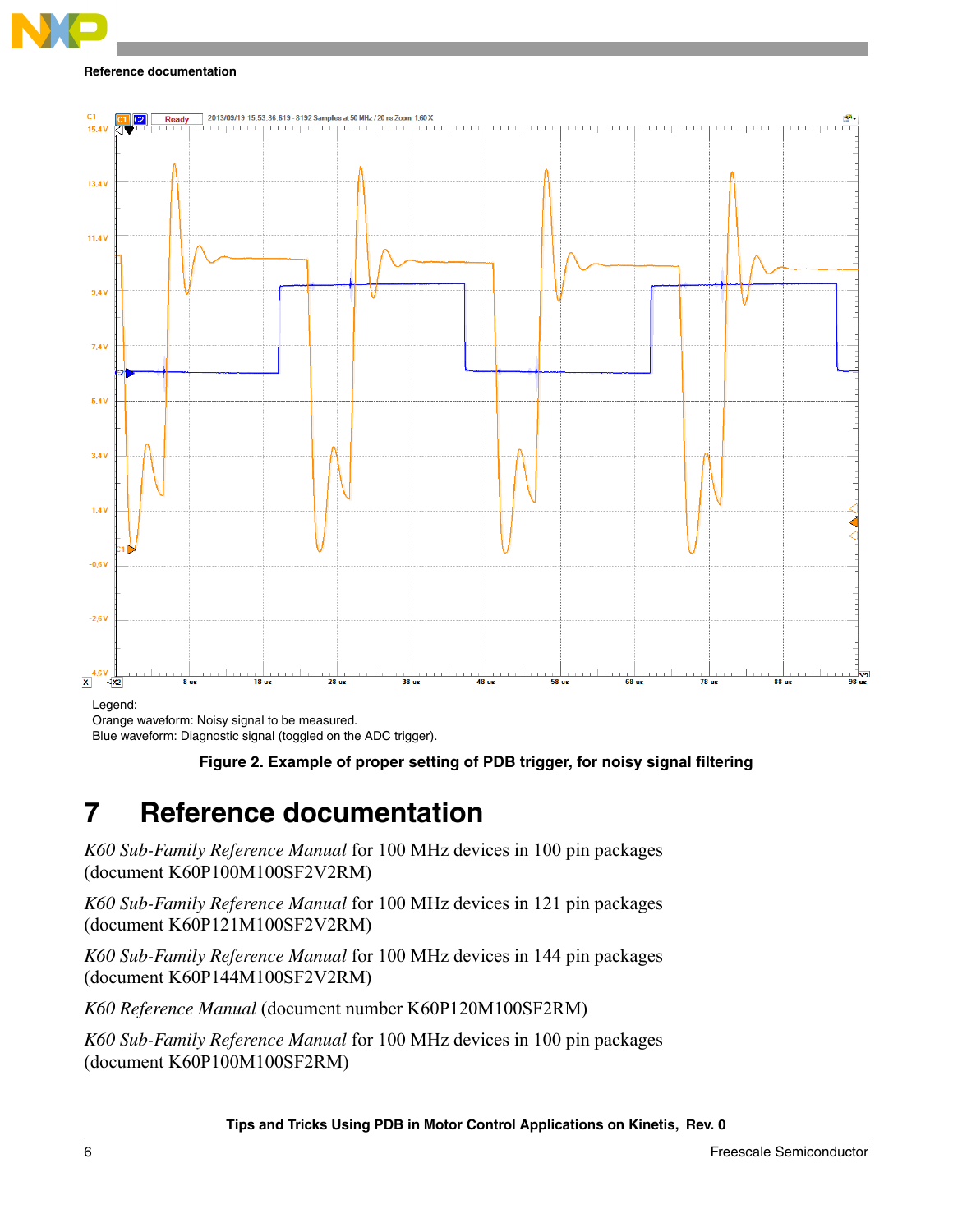

*K60 Sub-Family Reference Manual* for 100 MHz devices in 121 pin packages (document K60P121M100SF2RM)

*K60 Sub-Family Reference Manual* for 100 MHz devices in 144 pin packages (document K60P144M100SF2RM)

# <span id="page-6-0"></span>**8 Revision history**

Revision 0 is the initial release of the document.

**Tips and Tricks Using PDB in Motor Control Applications on Kinetis, Rev. 0**